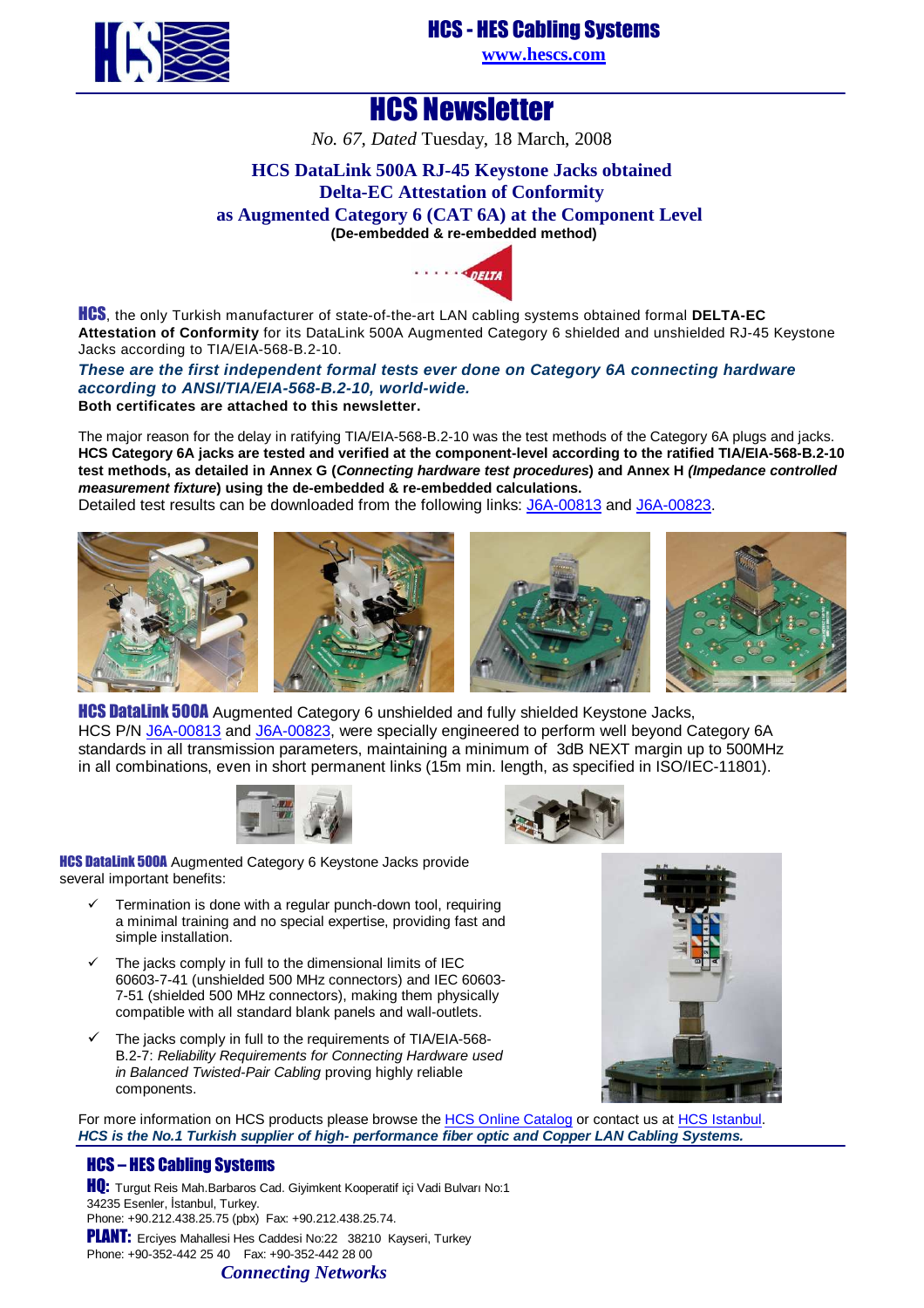# **Attestation of Conformity**

## **No. 2008-025 - Connecting Hardware, Augmented Category 6 (CAT 6A)**

#### **Compan***y*

HCS KABLOLAMA SISTEMLERI SAN ve TIC.A.S. Turgutreis Mah. Barbaros Cad. Giyimkent Kooperatif Ici Vadi Bulvari No. 1 Esenler Istanbul **Turkey** 

#### **Product description**

HCS Augmented Category 6 (CAT 6A) RJ-45 Keystone Jack, characterised up to 500 MHz Unscreened, 100 Ω

**Product identification**

HCS J6A-00813

#### **Generic cabling standards, cabling components standard**

• ANSI/EIA/TIA-568-B.2-10

**Technical report** 

DELTA-N312404, DANAK-19J1857

One connecting hardware sample - supplied by HCS KABLOLAMA SISTEMLERI SAN ve TIC.A.S has been tested under laboratory conditions by DELTA EC Cabling Group and complies with the electrical transmission performance requirements of the above specified standard. The Attestation of Conformity is only valid for the tested product.

Hørsholm, 17 March 2008

Emil Best

Jacob

Erik Bech Claude Videt Test Manager **Project manager** Project manager